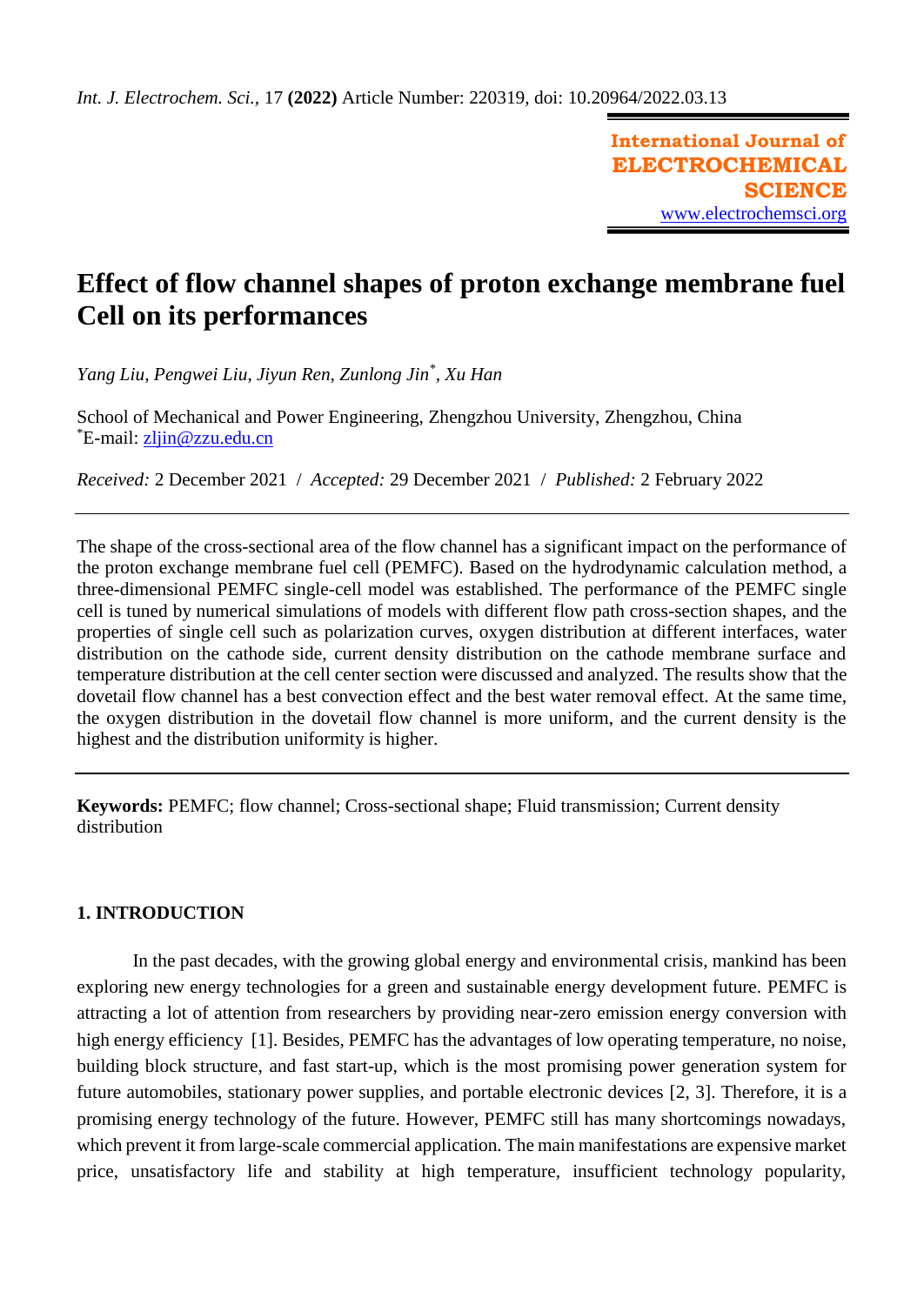complicated hydrothermal management system, no perfect fuel supply system, sensitive to CO, and high catalyst cost [4]. For these reasons, numerical simulation plays a crucial role in the development of PEMFC, which is performed to further optimize its performance and cost for wide commercial application.

Among the components of a PEMFC, the bipolar plate (BP), serving as the connection between individual cells, is the key component, which accounts for more than 60% of the mass and more than 30% of the cost [5]. BP constitutes the cell channel to supply reactants  $(H_2 \text{ and } O_2)$ , discharge produced water, collect current and support the membrane electrolyte assembly (MEA). Therefore, the BP material should have good chemical stability and mechanical strength. Besides, the surface of BP should also be as smooth as possible (it is generally believed that the surface roughness should be less than 50  $\mu$ m). From the perspective of building an environmentally friendly society, BP should preferably not pollute the environment with recyclability [6, 7]. As the uniform distribution of the reactants contributes to the uniform distribution of the reaction rate, the design of the BP flow field (size, shape, assembly method and flow direction) is a major factor affecting the performance of PEMFC [8].

There are many ways to modify the PEMFC structure to improve the cell performance, and mainly are two categories in terms of overall geometry and feature length. The first is the design of the macro structure, which determines the overall structure of the cell. The second is the design of the microstructure in the cell, which is related to the material properties of the porous electrode as well as the microstructure, such as the volume fraction of a material in the composite electrode, the porosity of the electrode, and the particle size [9-11]. So far, exploring an efficient flow channel structure is thought to be the best way to improve the performance of PEMFC, and numerical simulations have been widely used to optimize the flow field in BP [12-17]. A relatively complete review was conducted by Manso [18] in studying the effect of geometric parameters of the flow field on PEMFC. In their study, it was found that many drawbacks of the PEMFC can be overcome by proper flow field design. Problems such as water management and inhomogeneous distribution of reactants can be solved by effective design of the BP flow field to improve the performance of PEMFC. When considering the geometric parameters for optimizing PEMFC, the following points can be considered: flow field, flow direction, channel length and number of channels, use of baffles in the flow direction, cross-sectional shape, channel and rib width, channel depth, and aspect ratio of the cross-section. In previous designs regarding PEMFC flow channel shapes, Wan[19]improved the performance of PEMFC to a certain extent by designing a new M-shaped channel to optimize and improve the performance of the cell, such as heat and mass transfer, but this simulation was only for the numerical analysis of the individual components of the channel, which was too limited and did not analyze the mechanism of the cell performance improvement and the overall analysis of the cell. Some authors [20-22] performed an optimization analysis of the cell flow channel shape with the upper and lower flow channel widths as control variables and the maximization of current density as a single objective function. Their results only showed the characteristics of the current density after optimizing the flow channel shape and did not analyze the mass and heat transfer of the cell. Freire [23] and Li et [24] analyzed the effect of different flow channel shapes on the mass and heat transfer in serpentine channel PEMFC. The serpentine channel has large bends and turns, and its conclusions are not necessarily applicable to parallel direct flow channels. Therefore, the influence of flow channel shape on the PEMFC of direct flow channel still needs further discussion and analysis.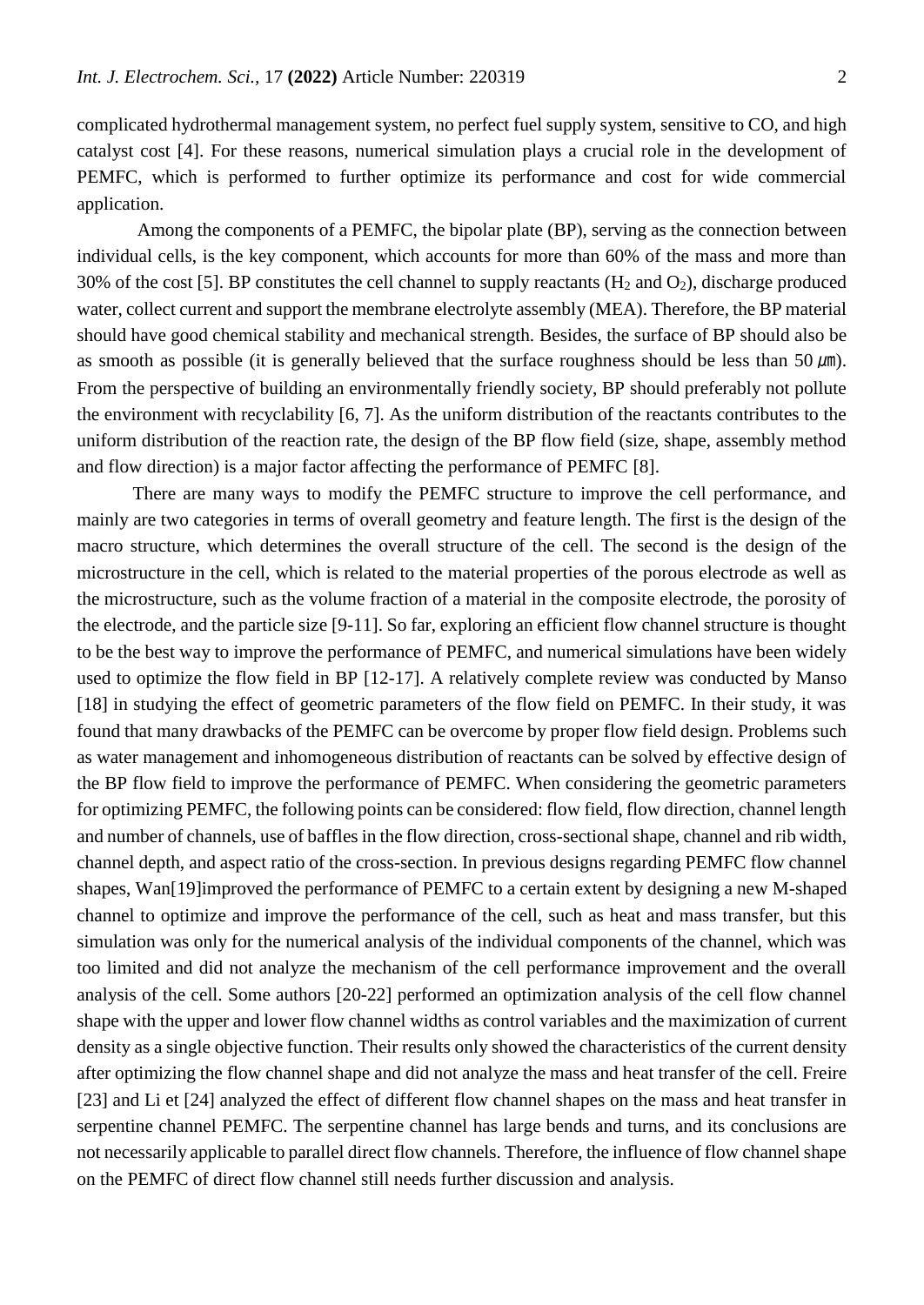From previous studies, it can be found that most of the current studies mainly focus on the design of flow field arrangement. The development of numerical simulation has facilitated a variety of novel ideas for researchers. In this paper, computational simulations for the most widely used cell model with parallel flow fields are conducts, and also the effects of different flow channel shapes on cell performance is analyzed. This paper first introduces the computational model, including geometric configuration, control equations and boundary conditions. The model is validated for reliability. Then, the distributions of oxygen, generated water, current density and temperature at each interface inside the cell were analyzed, and the effect of flow channel cross-sectional shape on PEMFC performance was derived by comparative analysis.

## **2 MATHEMATICAL MODEL**

#### *2.1 Geometric model*

In this study, PEMFC with different flow channel shapes were developed in the commercial software COMSOL Multiphysics based on the finite element method. The single-channel model was based on repeating cells in a sufficiently large cell stack.



**Figure 1.** Schematic diagram of PEMFC structure

Figure 1 illustrates the detailed components of the PEMFC model: bipolar plate (BP), cathode/anode gas channel(CH), cathode/anode gas diffusion layer (GDL), cathode/anode catalytic layer (CL), and proton exchange membrane(PEM). Flow channel shapes have a large influence on the gas transport and thus on the cell performance. In this study, the effects of four different flow channel crosssection shapes on the overall cell performance, gas transport, current density, and temperature were analyzed. Figure 2 shows the cross-sectional shape of a single cell with four different runner shapes, namely rectangular (standard case Model 1), elliptical (Model 2), trapezoidal (Model 3), and dovetail (Model 4). The detailed geometrical parameters as well as the flow channel structure parameters are listed in Tables 1 and 2, respectively.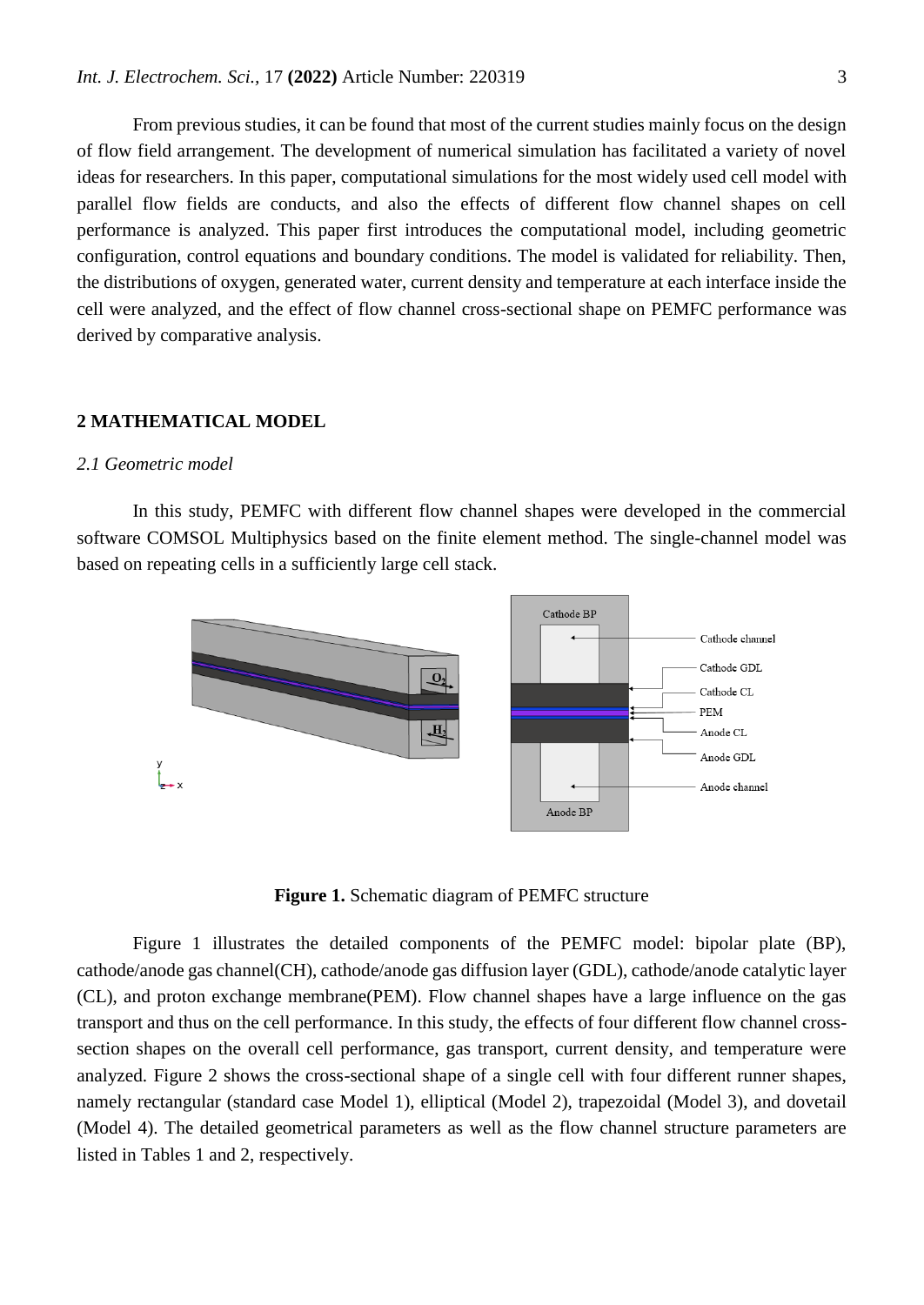| Parameters                           | Unit                                                                | Value          |
|--------------------------------------|---------------------------------------------------------------------|----------------|
| Channel length                       | mm                                                                  | 50.0           |
| Rib width                            | mm                                                                  | 1.0            |
| Anode GDL thickness                  | mm                                                                  | 0.4            |
| Cathode GDL thickness                | mm                                                                  | 0.4            |
| CL thickness                         | mm                                                                  | 0.05           |
| PEM thickness                        | mm                                                                  | 0.1            |
| <b>GDL</b> permeability              | m <sup>2</sup>                                                      | $1.18e^{-11}$  |
| CL permeability                      | m <sup>2</sup>                                                      | $2.36e^{-12}$  |
| GDL porosity                         |                                                                     | 0.4            |
| CL porosity                          |                                                                     | 0.3            |
| Volume fraction of electrolyte phase |                                                                     | 0.3            |
| Density of PEM                       | $\begin{array}{c} K g \ m^{-3} \\ J \ kg^{-1} \ K^{-1} \end{array}$ | 1000           |
| Specific heat of electrode           |                                                                     | 573            |
| Specific heat of PEM                 | $J kg^{-1} K^{-1}$                                                  | 4000           |
| Thermal conductivity of BP           | $W m^{-1} K^{-1}$                                                   | 44.5           |
| Thermal conductivity of electrode    | $W m^{-1} K^{-1}$                                                   | 25             |
| Thermal conductivity of GDL          | $W m^{-1} K^{-1}$                                                   | 1.7            |
| Thermal conductivity of PEM          | $Wm^{-1} K^{-1}$                                                    | $\overline{2}$ |

**Table 1.** Geometric details and material properties in PEMFC [25-27].



**Figure 2.** Schematic diagram of different shapes of flow channel structure, Model 1: rectangular flow channel; Model 2: elliptical flow channel; Model 3: trapezoidal flow channel; Model 4: dovetail flow channel.

| Table 2. Flow channel structural parameters |  |  |
|---------------------------------------------|--|--|
|---------------------------------------------|--|--|

| Cross-section | Width of | Height of | Cross-          | Flow channel |
|---------------|----------|-----------|-----------------|--------------|
| shape of flow | flow     | flow      | sectional area  | contact area |
| channel       | channel  | channel   | of flow         | with         |
|               | /mm      | /mm       | channel / $mm2$ | $GDL/mm^2$   |
| Rectangle     | 1.0      | 1.0       | 1.0             | 50.0         |
| Ellipse       | 1.0      | 1.57      | 1.0             | 50.0         |
| Trapezoid     | 1.0      | 1.25      | 1.0             | 50.0         |
| Dovetail type | 1.0      | 0.8       | 1.0             | 50.0         |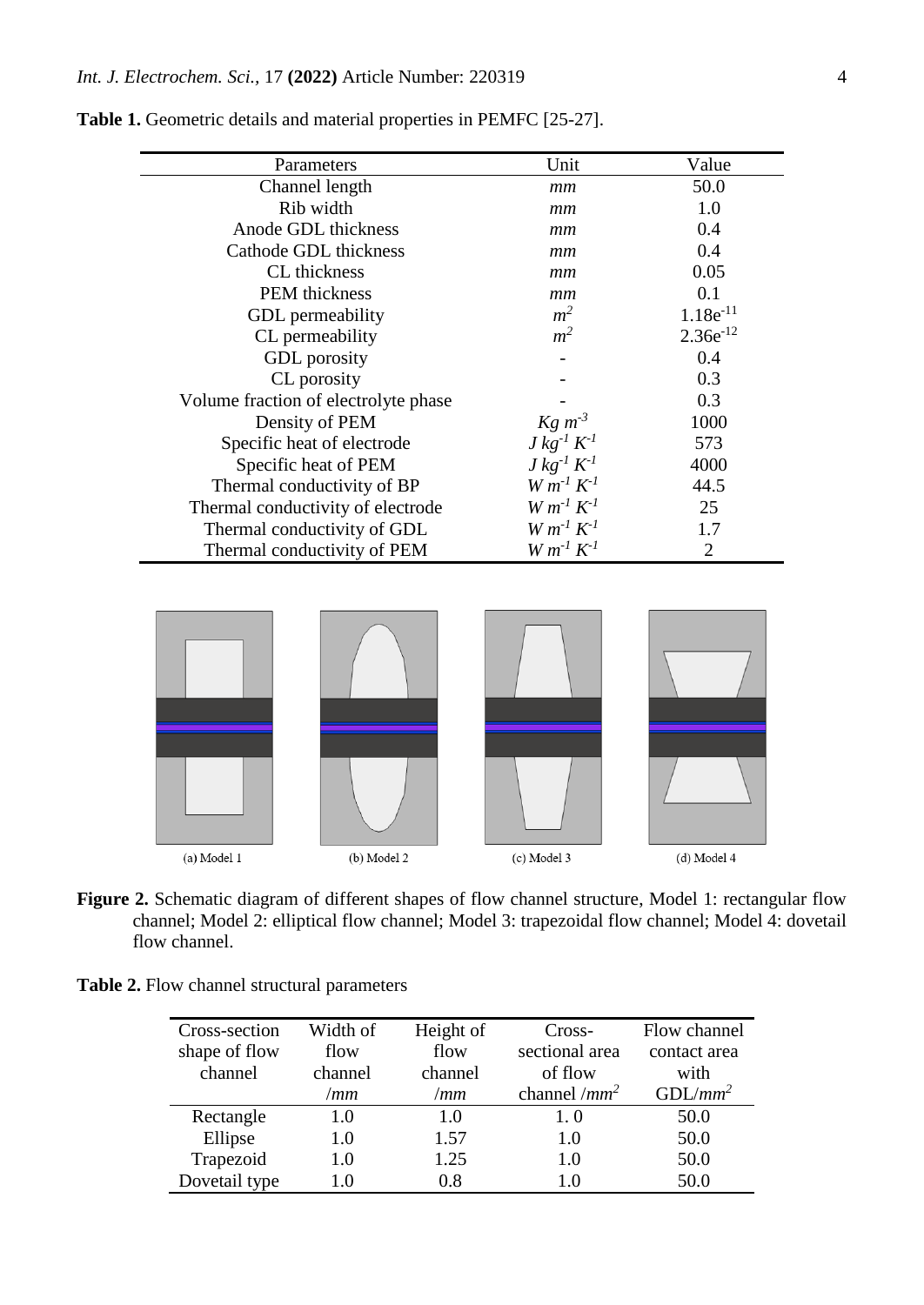## *2.2 Control equations*

The numerical simulation of PEMFC involves coupled phenomena of gas flow, momentum and mass transfer, heat transfer, and electrochemical reactions. To simplify the calculation of the model, some reasonable assumptions below are applied to the 3D model.

- The model is run under steady-state conditions.
- The fluid is in laminar flow state in the flow channel.
- PEM is permeable only by protons, but not by reaction gases.
- Membrane electrode assembly are isotropic porous media.
- Reactive active sites are uniformly distributed in the functional layer of each electrode.
- Ignore the contact resistance between any two components.
- No slippage between model wall boundaries.
- 1) Momentum and mass transport

The reaction gas flows through the gas flow channel and porous electrode to reach the reaction area, and the exhaust gas produced by the reaction is discharged through the outlet. The density and velocity of the fluid are continuous throughout the process, and the continuity equation can be expressed as[28]:

$$
\nabla \cdot (\varepsilon \rho \vec{u}) = S_m \tag{1}
$$

where  $\vec{u}$  is the velocity vector,  $\rho$  is the density of the participating gas mixtures, and  $\epsilon$  is the porosity of the porous medium ( $\varepsilon = 1$  in the gas channel and  $\varepsilon < 1$  in the diffusion and catalytic layers). *S<sup>m</sup>* is the quality source term.

$$
\rho = \frac{p}{RT} (\sum_i x_i M_i)
$$
 (2)

where p and T denote the operating pressure and temperature, R denotes the gas constant,  $x_i$ and  $M_i$  denote the molar fraction and molar mass of gas phase component *i*, respectively.

For the gas channel and GDL, there is no electrochemical involvement and  $S_m = 0$ . In the CL of the anode/cathode, due to the electrochemical reaction that takes place, the mass source term can be expressed as[29]:

$$
S_m = S_{H_2} = -\frac{M_{H_2}}{2F} i_a
$$
\n
$$
S_m = S_{H_2O} + S_{O_2} = \frac{M_{H_2O}}{2F} i_c - \frac{M_{O_2}}{4F} i_c
$$
\n(3)

where  $M_{H_2}$ ,  $M_{O_2}$  and  $M_{H_2O}$  are the molar masses of hydrogen, oxygen and water, respectively. *F* is the Faraday constant. *i<sub>alc</sub>* denote the volume exchange current density due to electrochemical reactions at the anode and cathode, respectively.

 $2^{\circ}$   $2^{\circ}$   $2^{\circ}$  4

The computational domain of the model includes gas flow channels and porous media. To solve this problem, the model uses the Brinkman equation[26]:

$$
\left(\frac{\mu}{\kappa} + \rho \cdot \nabla \cdot \vec{u}\right) \cdot \vec{u} - \nabla \left\{-P + \frac{1}{\varepsilon} \left[\psi - \left(\frac{-2}{3} \cdot \mu\right) (\nabla \cdot \vec{u})\right]\right\} = f \tag{5}
$$

where f is the volume force vector,  $\kappa$  is the permeability of the porous medium,  $\psi$  is the viscous stress tensor and  $\mu$  represents the dynamic viscosity of the gas. The dynamic viscosity of the multicomponent gas mixture of anode and cathode can be calculated as follows[30]: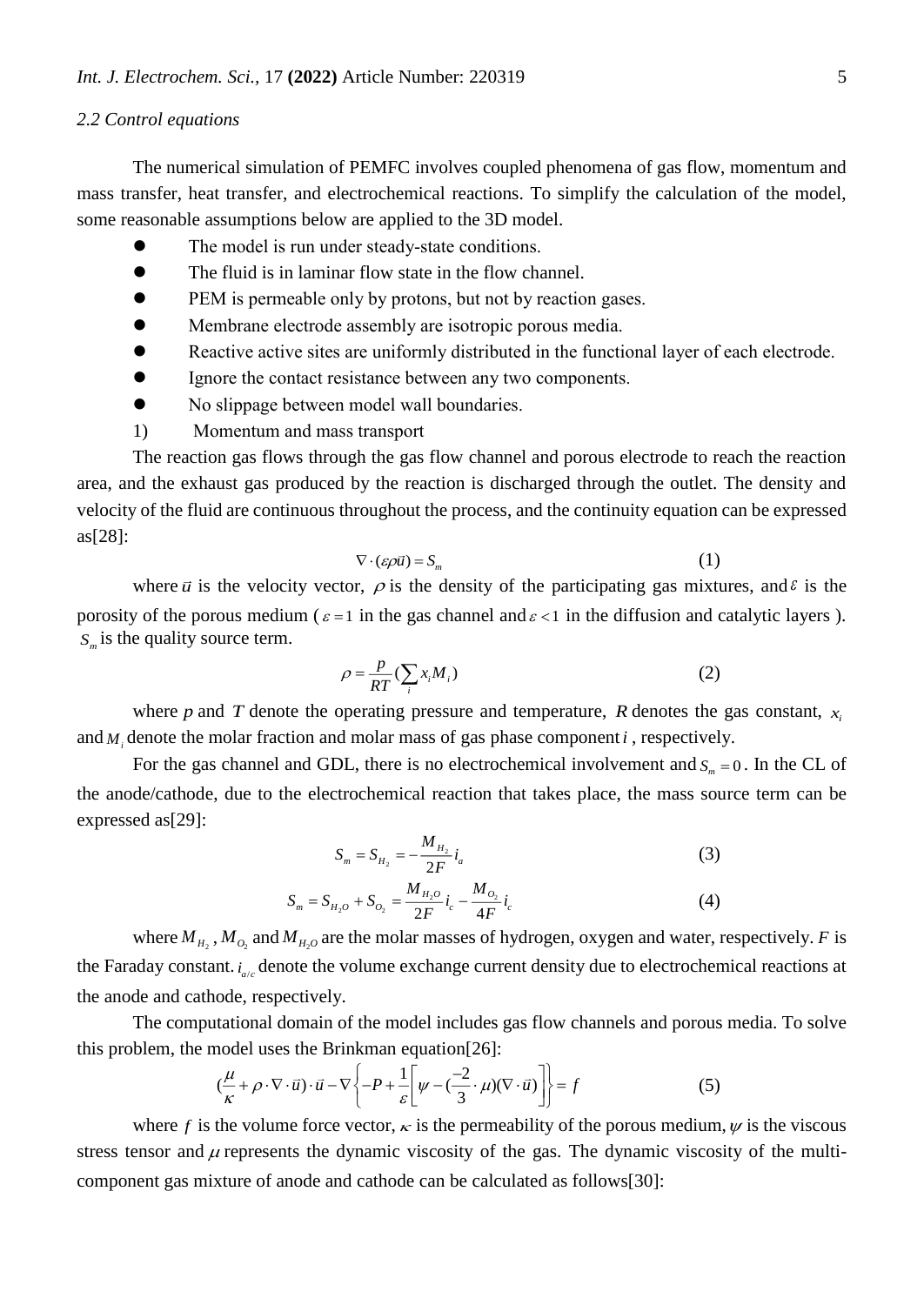$$
\mu_{a,c} = \sum_{i=1}^{n} \frac{x_i \mu_i}{\sum_{j=1}^{n} \left( x_j \sqrt{\frac{M_j}{M_i}} \right)}
$$
(6)

where  $\mu_i$  denotes the dynamic viscosity of the gas phase component  $i$ .

The momentum equations for the fuel and air channels can be simplified due to the absence of the permeability term representing the porous electrodes as:

$$
\rho \cdot (\nabla \cdot \vec{u}) \cdot \vec{u} - \nabla \left\{ -P + \mu \cdot \left[ \psi - \frac{2}{3} (\nabla \cdot \vec{u}) \right] \right\} = f \tag{7}
$$

The mass balance in the cell is described by the mass flux through diffusion and convection, and the steady-state component transport equation can be expressed as[25]:

$$
\nabla \left[ -P \cdot w_i \sum_{j=1}^{N} D_{ij} \cdot \nabla x_j + (x_j - w_j) \frac{\nabla P}{P} \cdot \vec{u} \right] + \rho \cdot \vec{u} \cdot \nabla w_i = S_m \tag{8}
$$

where  $D_{ij}$  denotes the binary diffusion coefficient, The diffusion coefficients between the components are detailed in Table 3.

Considering the zigzag structure of the porous electrode, the binary diffusion coefficient of the porous electrode is corrected using the Brugemann correction equation[29]:

$$
D_{ij}^{eff} = D_{ij} \times \varepsilon^{1.5} \tag{9}
$$

2) Heat transport

Thermal convection and heat conduction are considered in the calculation domain. The heat source of the model is mainly derived from the electrochemical heat in the catalytic layer, as well as the heat due to polarization losses. In the computational domain, it is assumed that the temperatures of the solid and gas phases in the porous electrode are locally the same. The equation for energy conservation in the steady state can be expressed as[31]:

$$
\rho \cdot C_p \cdot \vec{u} \cdot \nabla T = \nabla \cdot (k_{\text{eff}} \cdot \nabla T) + Q \tag{10}
$$

where  $C_p$  denotes the specific heat of the gas mixture and  $k_{\text{eff}}$  denotes the effective thermal conductivity of the porous electrode. *Q* indicates the heat source due to electrochemical reactions.

$$
C_p = \sum_i x_i C_{p,i} \tag{11}
$$

$$
k_{\text{eff}} = \varepsilon \cdot k_{g} + (1 - \varepsilon) \cdot k_{s} \tag{12}
$$

$$
Q = |i| \cdot \left( \frac{T \cdot |\Delta S_r|}{n_e \cdot F} + |\eta_{act}| \right) + \sum \frac{i^2}{\sigma} \tag{13}
$$

where  $k<sub>g</sub>$  is the thermal conductivity of the gas and  $k<sub>s</sub>$  is the thermal conductivity of the solid phase material. *i* denotes the current density,  $\Delta S_r$  denotes the entropy change of the electrochemical reaction and  $\sigma$  denotes the ion/electron conductivity.

3) Charge transport and electrochemical reactions

In PEMFC, the cell is fed with hydrogen as the fuel to anode and oxygen as the oxidizer to cathode. Hydrogen gas is dissociated into hydrogen ions and negatively charged electrons by the action of anode catalyst. The hydrogen ions pass through the exchange membrane and then enter the cathode side, while the electrons flow from the anode to the cathode through an external circuit connected by BP. Oxygen reacts with the electrons generated by the excitation of the catalyst to produce oxygen ions,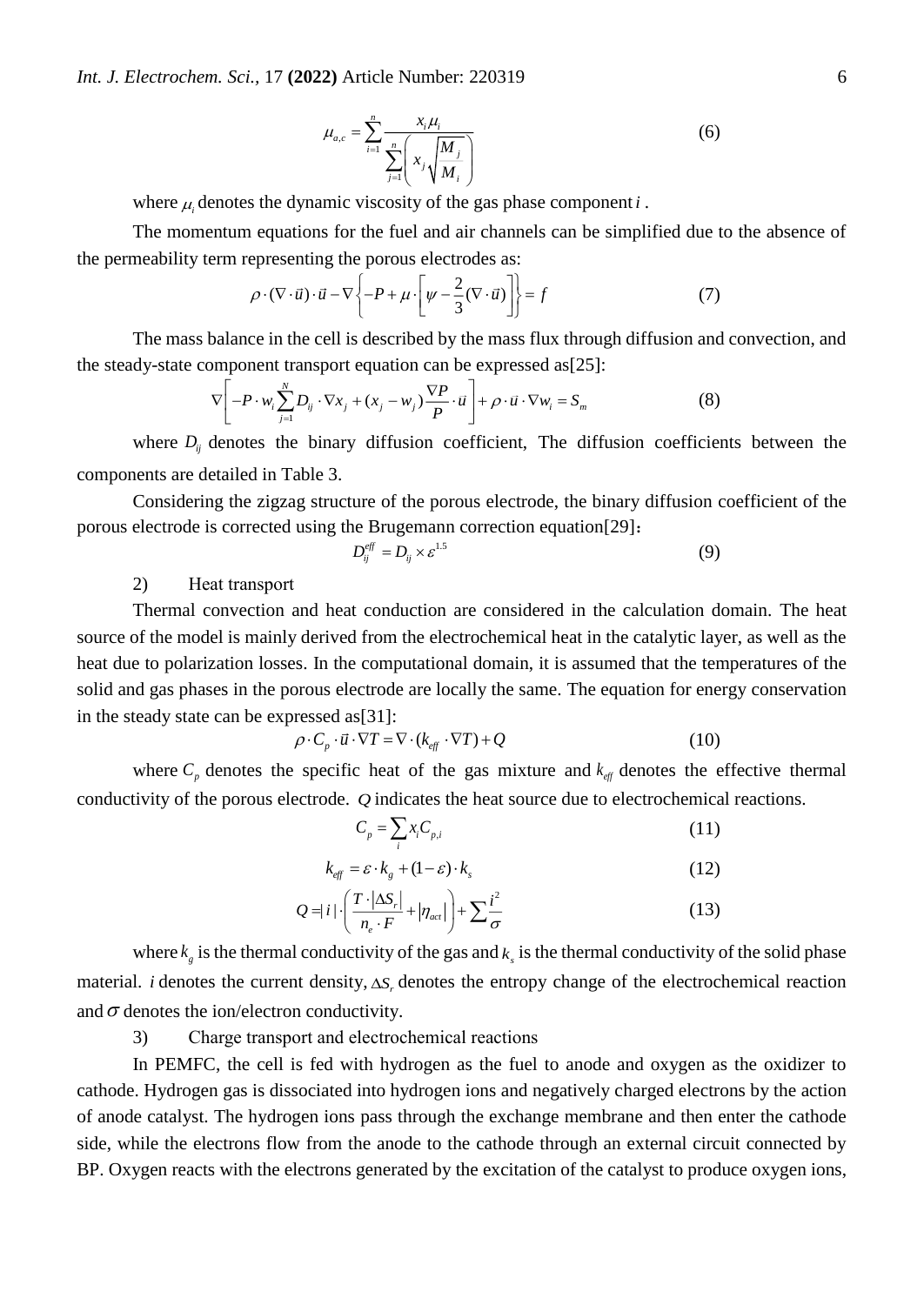which then react with hydrogen ions to produce water. The flow of electrons from the anode to the cathode through the circuit generates electricity, and the chemical reaction is as follows :

$$
Anode: H_2 \to 2H^+ + 2e^-
$$
\n<sup>(14)</sup>

Cathode: 
$$
\frac{1}{2}O_2 + 2H^+ + 2e^- \rightarrow H_2O
$$
 (15)

From the electrochemical reactions described above, it is clear that in PEMFC, the current can be divided into two parts: ion current and electron current. Protons pass through the PEM and form ion currents, while electrons are transferred only through the BP, resulting in currents. The continuity equation for the current is obtained using Ohm's law[32]:

$$
\nabla \cdot (-\sigma_s \nabla \cdot \phi_s) = S_s \tag{16}
$$

$$
\nabla \cdot (-\sigma_m \nabla \cdot \phi_m) = S_m \tag{17}
$$

where  $\sigma_s$  and  $\sigma_m$  are the conductivity of the electrode and membrane, respectively.  $\phi_s$  and  $\phi_m$  are the electron potential and ion potential, respectively. And *S* is the current source term. The source term in the electron and proton transport equations is the result of an electrochemical reaction that occurs only in the CLs of the anode and cathode[25]:

$$
CL_{\text{anode}}: S_m = i_a, S_s = -i_a \tag{18}
$$

$$
CL_{\text{cathode}} : S_m = i_c, S_s = -i_c \tag{19}
$$

In the charge conservation equation, the current source term is closely related to the exchange current density, which is calculated using the Butler-Volmer equation as follows[26]:

$$
i_a = A_i i_{0,a} \left( \frac{C_{H_2}}{C_{H_2}^{ref}} \right)^{0.5} \left[ \exp\left( \frac{\alpha_a F \eta_a}{RT} \right) - \exp\left( -\frac{\alpha_c F \eta_a}{TR} \right) \right]
$$
(20)  

$$
i = A_i i_a \left( \frac{C_{O_2}}{C_{O_2}} \right) \left[ \exp\left( -\frac{\alpha_c F \eta_c}{2C_{O_2}} \right) - \exp\left( \frac{\alpha_a F \eta_c}{2C_{O_2}} \right) \right]
$$

$$
\left(\begin{array}{c}\n\binom{C_{H_2}}{r_1} & \binom{C_{O_2}}{r_2} \\
\vdots \\
\frac{C_{O_2}}{C_{O_2}}\n\end{array}\right) \left[\exp\left(-\frac{\alpha_c F \eta_c}{RT}\right) - \exp\left(\frac{\alpha_a F \eta_c}{TR}\right)\right] \tag{21}
$$

where  $A_{\nu}$  denotes the electrochemical active area to volume ratio,  $i_0$  denotes the reference exchange current density,  $C_{ref}$  denotes the reference concentration of each substance, and  $\alpha$  denotes the transfer coefficient.

The driving force behind the chemical reactions in PEMFC is the activation over-potential ( $\eta$ also called activation loss), which can be expressed for the anode and cathode as  $[30]$ :

$$
\eta_a = (\phi_s - \phi_m) - E_{eq,a} \tag{22}
$$

$$
\eta_c = (\phi_s - \phi_m) - E_{eq,c} \tag{23}
$$

where  $E_{eq,a}$  and  $E_{eq,c}$  are the equilibrium potentials of the anode and cathode, respectively, whose expressions can be described as[30]:

$$
E_{eq,a} = 0 \tag{24}
$$

$$
E_{eq,c} = E_{Nemst} \tag{25}
$$

*ENernst* denotes the Nernst equation. In addition, the values of the parameters used for electrochemical transport are listed in Table 3.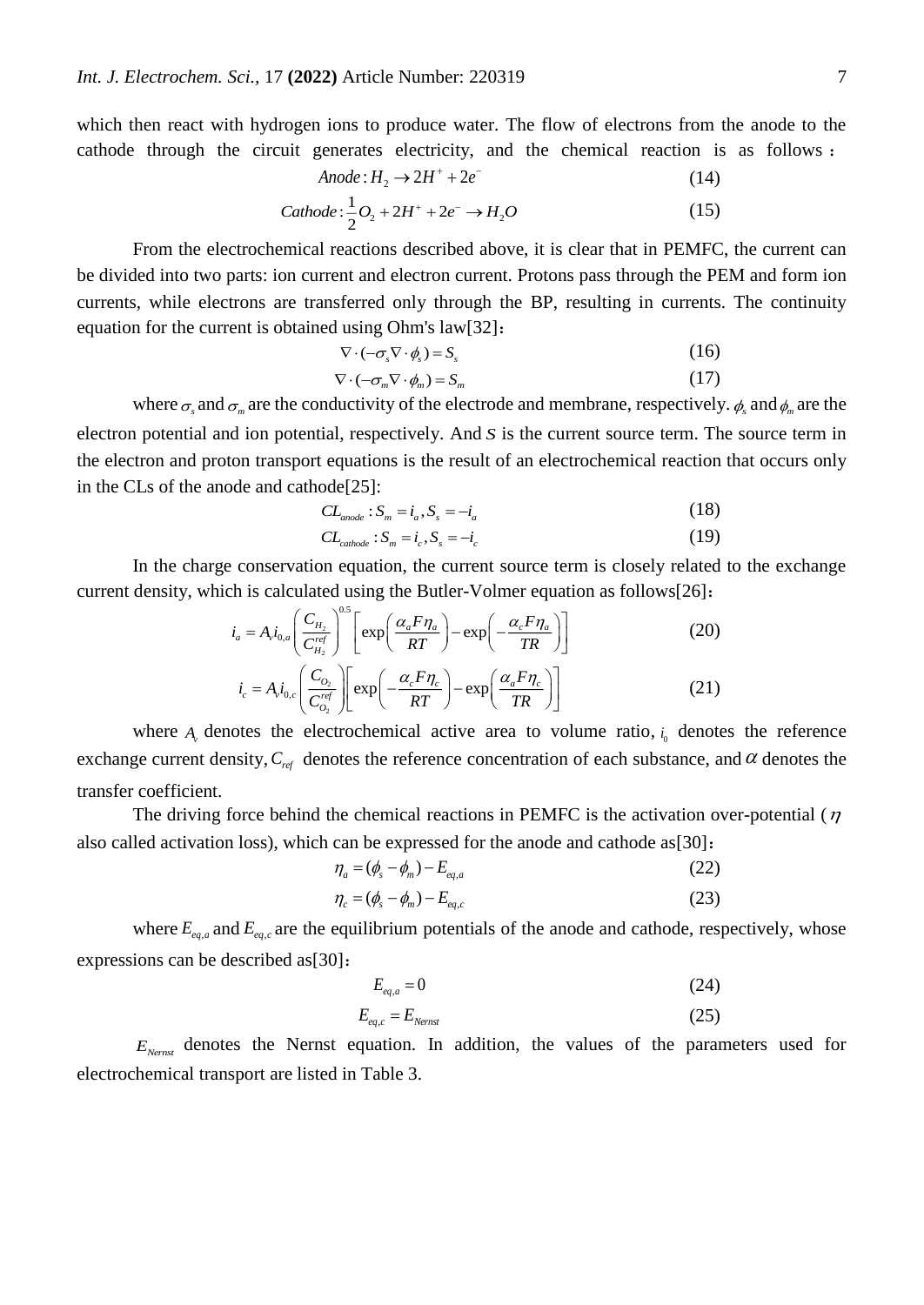| Parameters                                                   | Unit           | Value                         |
|--------------------------------------------------------------|----------------|-------------------------------|
| Anode transfer coefficient                                   |                | 0.5                           |
| Cathode transfer coefficient                                 |                | 3                             |
| Anode reference exchange current density                     | $A m-2$        | $1.0e^{-3}$                   |
| Cathode reference exchange current                           | $Am^{-2}$      | 1.0e <sup>2</sup>             |
| density                                                      |                |                               |
| Anode transfer electron number                               |                | $\mathcal{D}_{\mathcal{L}}$   |
| Cathode transfer electron number                             |                | 4                             |
| Electrical conductivity of electrode                         | $S m-1$        | 222                           |
| Proton conductivity of PEM                                   | $S m^{-1}$     | 9.825                         |
| Electrical conductivity of BP                                | $S m^{-1}$     | $4.032e^{6}$                  |
| H <sub>2</sub> _H <sub>2</sub> Obinary diffusion coefficient | $m^2s^{-1}$    | $9.15e^{-5}(T/307.1)^{1.75}$  |
| $N_2$ _H <sub>2</sub> Obinary diffusion coefficient          | $m^2s^{-1}$    | $2.56e^{-5}(T/307.15)^{1.75}$ |
| $O_2$ N <sub>2</sub> binary diffusion coefficient            | $m^2s^{-1}$    | $2.2e^{-5}(T/293.2)^{1.75}$   |
| $O_2$ _H <sub>2</sub> Obinary diffusion coefficient          | $m^{2} s^{-1}$ | $2.82e^{-5}(T/308.1)^{1.75}$  |

**Table 3.** Electro-chemical transport parameters[27, 30, 31]

## *2.3 Boundary Conditions*

In setting the boundary conditions of the model, it is assumed that the cell is surrounded by other cells with the same specifications, i.e. the cell model is taken as a duplicate cell in the cell stack. Therefore, the boundaries on both sides of the model are defined as symmetric boundary conditions, and the upper and lower surfaces of the model are periodic boundary conditions. For the external boundary of the cell, it is assumed that the cell undergoes convective heat exchange with the external environment. The operating pressure and operating temperature of the cell are constant. In addition, the potential of the anode plate is set to be zero, the boundary condition is set to be electrical grounding, and the cathode plate is set to be potential. Then, the gas inlet boundary condition of the model takes the velocity inlet and the inlet velocity is calculated based on the stoichiometric ratio, the effective area of the fuel cell (contact area between CH and GDL) and the flow path size as follows[17]:

$$
u_{in,a} = \lambda_a \frac{I}{2F} A_{MEA} \frac{1}{x_{H_2}} \frac{RT}{P} \frac{1}{A_{CH}}
$$
(26)

$$
u_{in,c} = \lambda_c \frac{I}{4F} A_{meA} \frac{1}{x_{o_2}} \frac{RT}{P} \frac{1}{A_{CH}}
$$
 (27)

where  $u_{m,a}$  and  $u_{m,c}$  are the average inlet velocities of the anode and cathode, respectively.  $\lambda_a$  and  $\lambda_c$ are the stoichiometric numbers of the anode and cathode, respectively. *AMEA* is the contact area of the channel with the GDL, and  $A<sub>CH</sub>$  is the cross-sectional area of the channel. Both the anode and cathode flow are fully developed flow in the counter-current mode, the anode and cathode outlets use the boundary condition of pressure outlet, and both have zero pressure. The parameter values of the boundary conditions are listed with Table 4.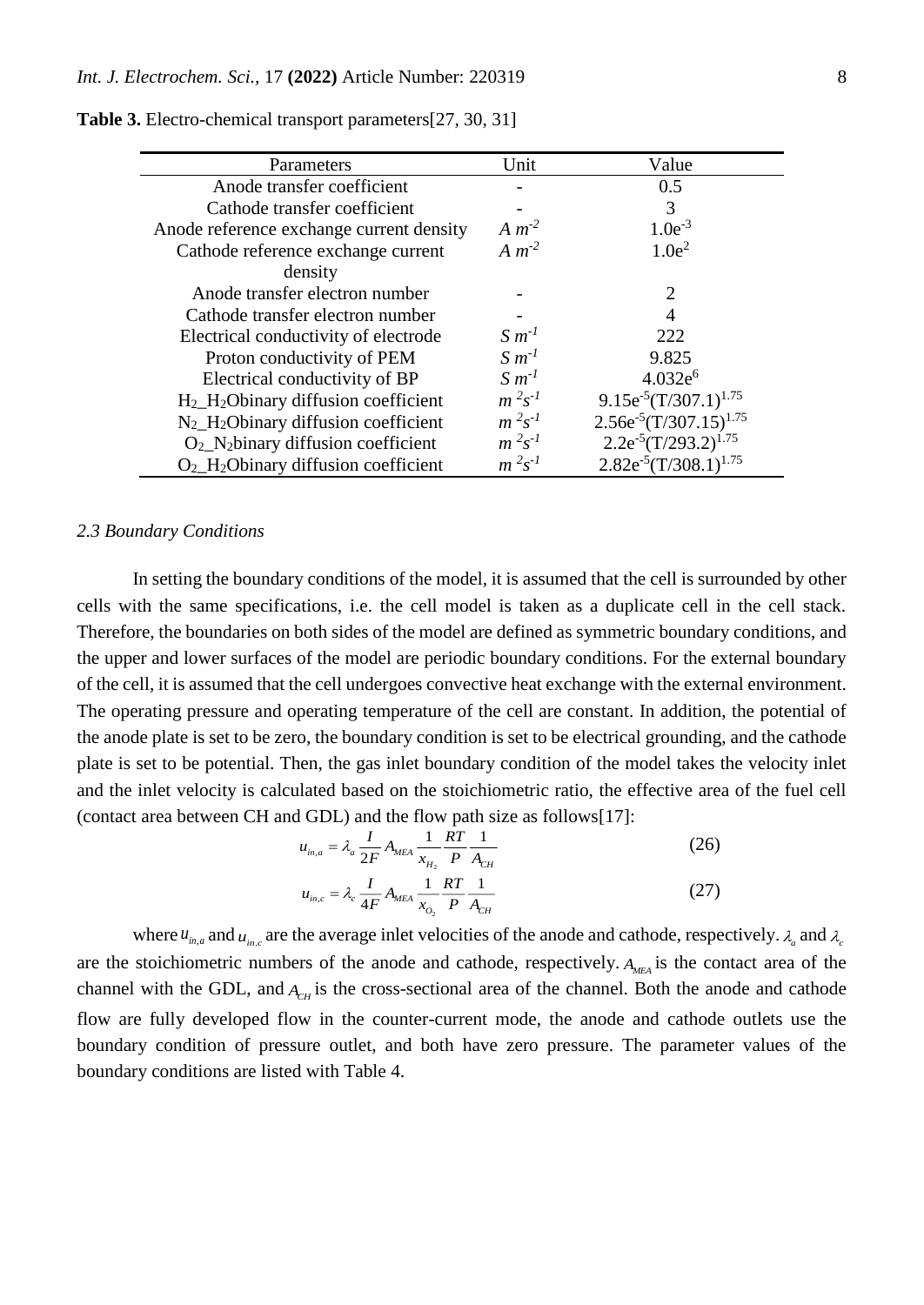## **Table 4.** Boundary conditions

| Parameters                       | Unit    | Value                       |
|----------------------------------|---------|-----------------------------|
| Operation pressure               | Pa      | $101e^3$                    |
| Cell temperature                 |         | 353.15                      |
| Operating voltage                |         | $0.1 - 0.95$                |
| Anode stoichiometry              |         | 1.2                         |
| Cathode stoichiometry            |         | $\mathcal{D}_{\mathcal{L}}$ |
| Anode inlet velocity             | $m s-1$ | 0.372                       |
| Cathode inlet velocity           | $m s-1$ | 1.476                       |
| Composition of anode inlet gas   |         | $97\% H_2 + 3\% H_2O$       |
| Composition of cathode inlet gas |         | $77\%N_2+20\%O_2+3\%H_2O$   |
| Anode outlet pressure            | pa      |                             |
| Cathode outlet pressure          | Pa      |                             |

## *2.4 Model validation*



**Figure 3.** Comparison of simulation results with experimental data

PEMFC involves a variety of physical phenomena, including electrochemical reactions, mass transfer, heat transfer, etc. The complexity of internal reactions also leads to expensive experiments, while numerical studies are not only less expensive, but also yield results that cannot be obtained experimentally, so numerical simulations are widely used in the study of PEMFC. However, numerical studies also need to ensure the correctness of their simulations. The model validation in this study is mainly compared with the experimental data of Ubong[25] and Abdollahzadeh Jamalabadi[26]. (shown in Figure 3.), comparing the current-voltage polarization curve and the power density curve of the cell,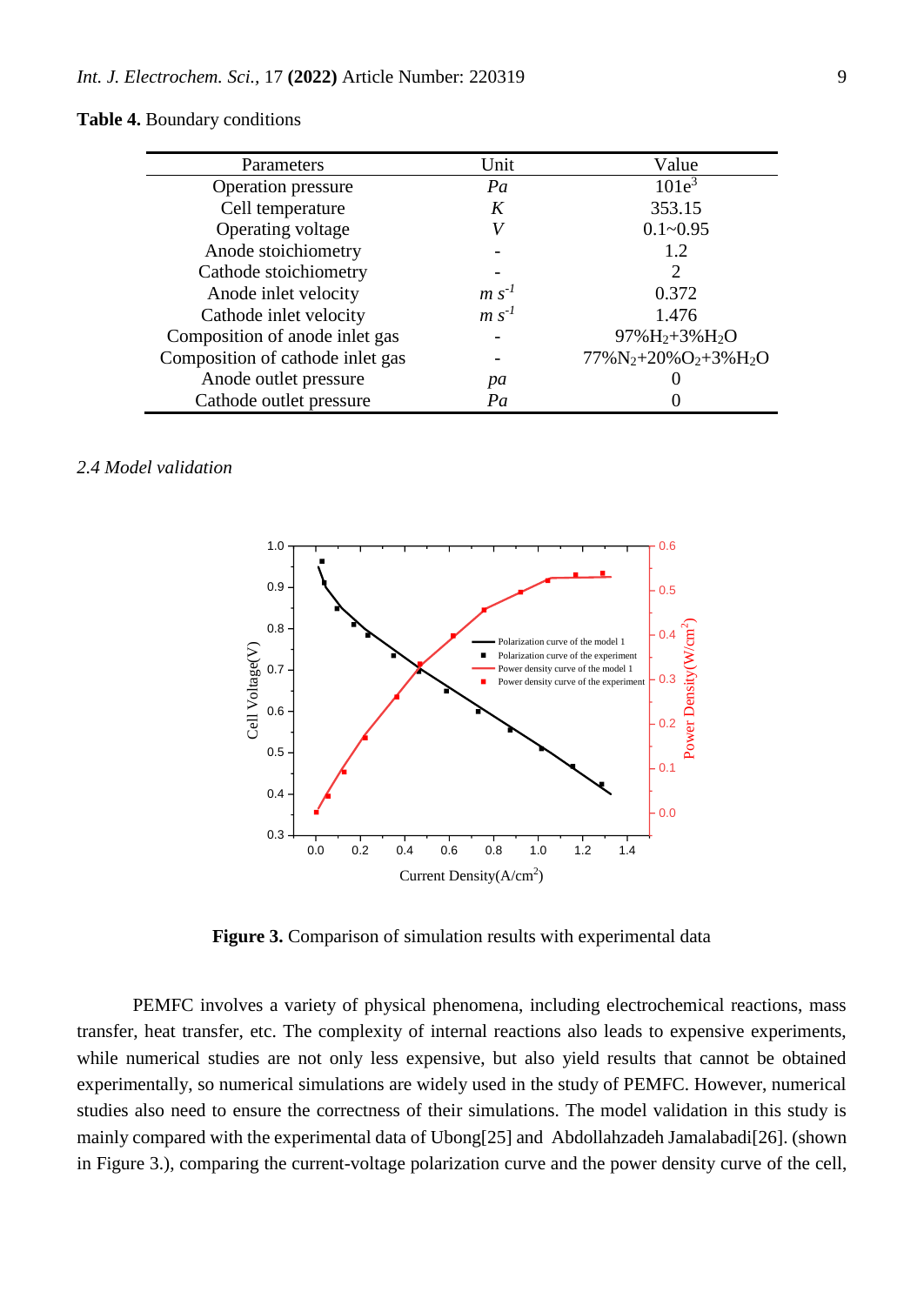respectively. As can be seen from the figure, both the polarization curve and the power density curve of the cell are in high agreement with the experimental data. Therefore, the validity of the model is proved.

## **3. RESULTS AND DISCUSSION**

In this study, four cell models with rectangular, elliptical, trapezoidal, and dovetail flow channel shapes were developed respectively. The gas flow rate is kept constant by controlling the gas inlet velocity of the cell, the cross-section of the flow channel, and the contact area between the flow channel and the gas diffusion layer to be the same. In contrast to the studies of Huang [21] and Korkischko[22], They only changed the shape of the flow channel and did not control the gas inlet flow rate to keep it constant, the results of which are subject to further debate. The following is a detailed analysis and discussion of the effects of different flow channel shapes on the cell in terms of mass and heat transfer and current density distribution.

#### *3.1 Cell performance curves*



**Figure 4.** Polarization curves, power density curves of the four models.

Figure 4 shows the polarization curves as well as the power density curves of the four models. It can be seen that among the four models with different flow channels, the flow channel design of Model 4 has a more superior performance. At low current densities, the polarization curves of the four models have less variability. At high current densities, the differences between the polarization curves are more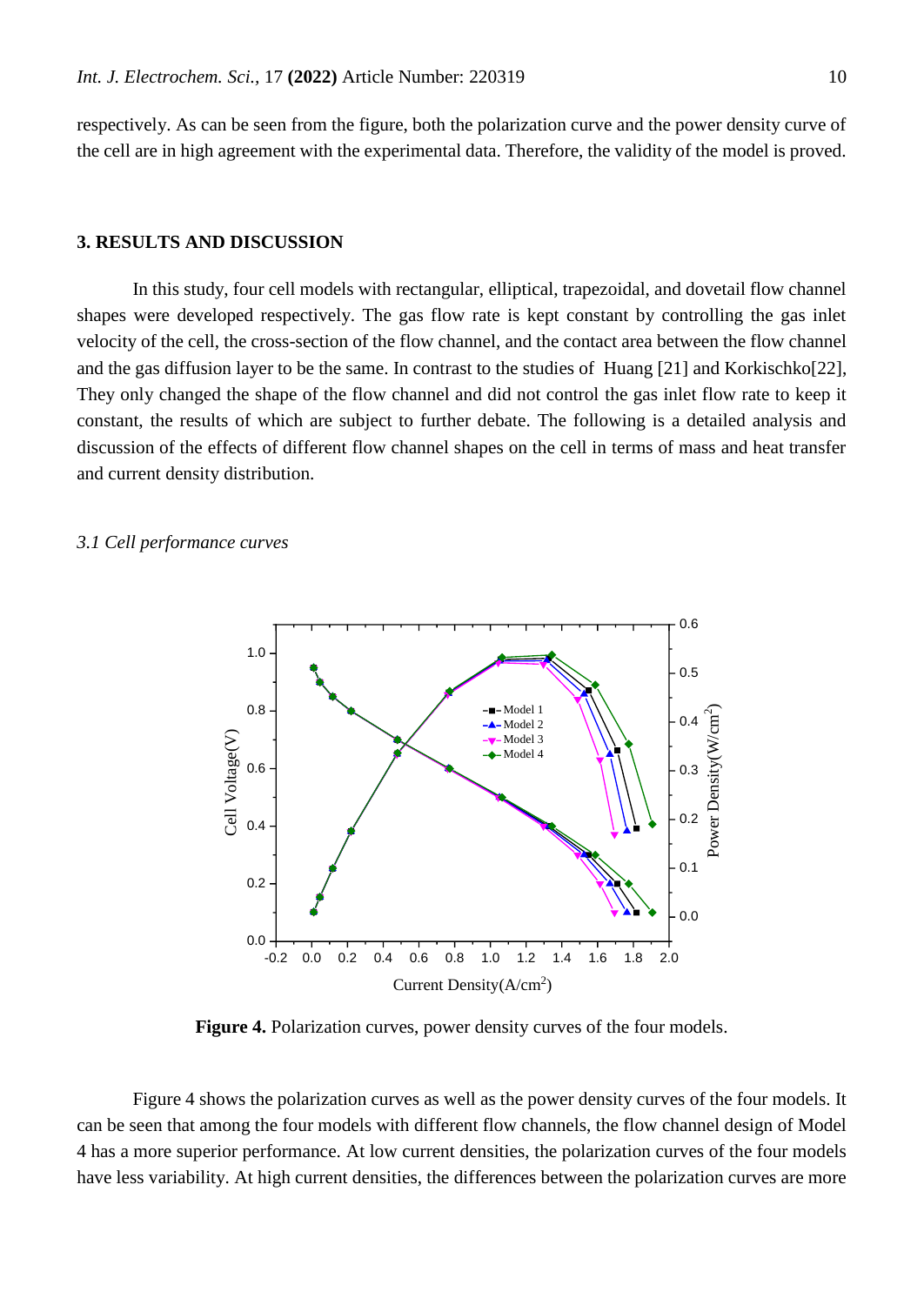obvious, and the differences reach the maximum at the corresponding positions of the limiting current density, where the limiting current density of Model 4 is the largest. Such similar results were obtained in Dong's[33] study in analyzing the change of channel shape on the polarization curve and power density curve of the cell (the effect of channel shape on the cell performance is most pronounced at high current density). This indicates that the cross-sectional shape of the channel has a limited effect on the performance of the cell at low current densities. The output power of all four models first increases with increasing current density, and then decreases with increasing current density. The peak output power is achieved around *V*=0.4 V. The power density peak of Model 4 is the largest, and the power density peak of Model 3 is the smallest. According to the calculation, the peak power density of Model 4 is 6.6% higher than the peak power density of Model 3, and the ultimate current density of Model 4 is 12.5% higher than that of Model 3. Since the channel shape of PEMFC mainly affects the convective and diffusion effects of cell fuel transport. From the analysis of the polarization curve and power density curve, the dovetail flow channel (Model 4) performs better in the mass transfer of the cell, the rectangular flow channel (Model 1) and the elliptical flow channel (Model 2) are in the middle, and the trapezoidal flow channel (Model 3) has the worst mass transfer effect.

## *3.2 Oxygen distribution*



**Figure 5.** Average molar fraction of  $O_2$  at different interfaces

The variation of average molar fraction of  $O_2$  at the CH-GDL and GDL-CL interfaces with current density for four different flow channels is shown in Figure 5. It can be seen that the average molar fraction of  $O_2$  decreases with increasing current density, which is mainly due to the fact that the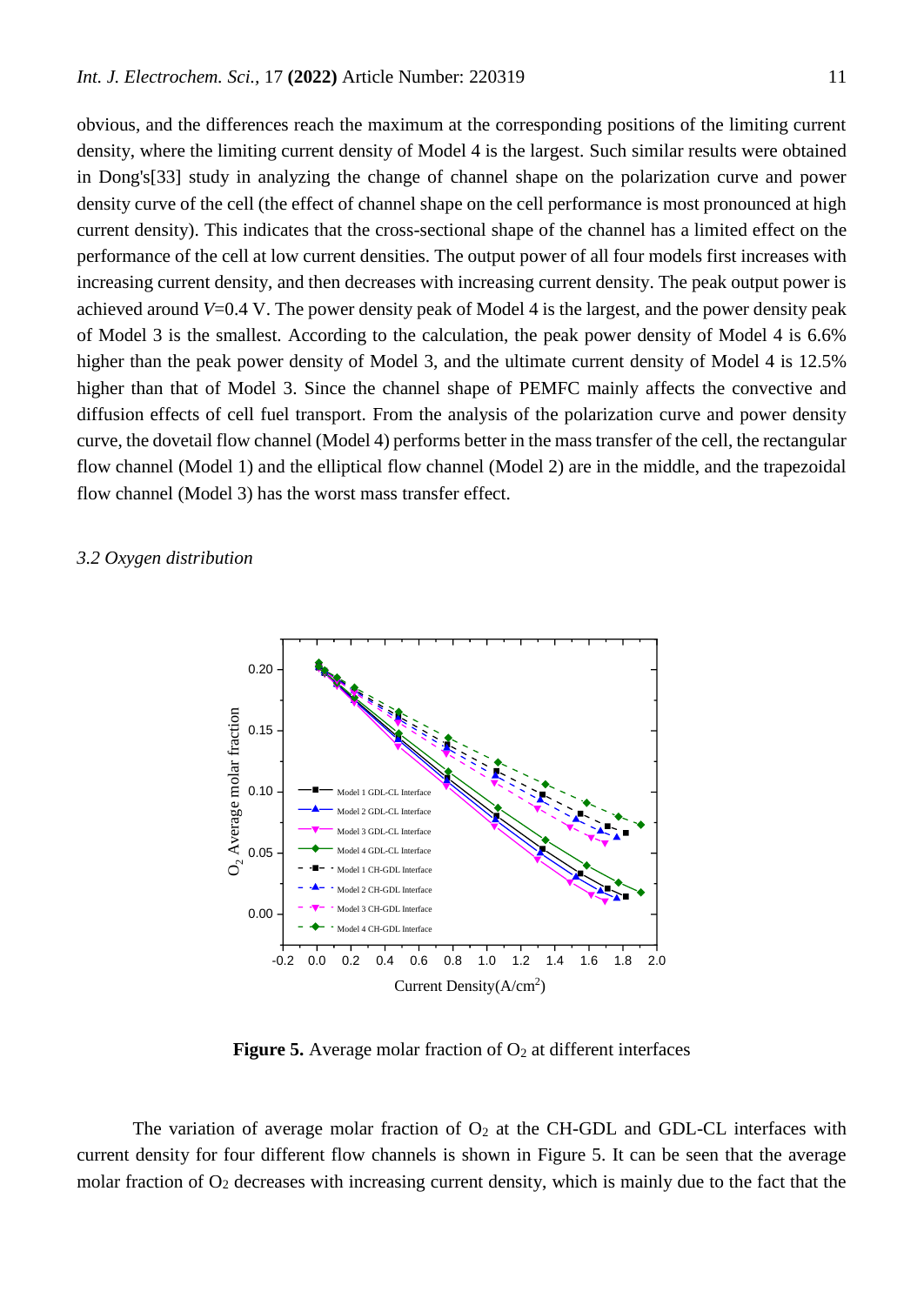increased reaction rate results in the need to consume more fuel. In all four models, the average molar fraction of  $O_2$  at the CH-GDL interface is significantly higher than that at the GDL-CL interface. This is because although the GDL is a porous layer through which the gas can pass to the other side, the GDL has a certain thickness and porosity, in which causes a certain resistance of the gas in the diffusion process. In PEMFC, GDL mainly plays the role of fuel buffer and support, but the thickness and porosity of GDL also play a crucial role in the diffusion effect of gas and the elimination of reaction-generated water. In this regard, the material, thickness, porosity and other physical parameters of GDL have been further investigated in order to improve the performance and enhance the hydrothermal management of cell. Besides, at higher current densities, the average  $O_2$  molar fraction of Model 4 is higher than that of other three models at both the CH-GDL and GDL-CL interfaces, and the superiority increases with increasing current density. In terms of material transfer, the dovetail flow channel (Model 4) has the best mass transfer effect.



**Figure 6.** Cloud plot of the molar fraction distribution of  $O_2$  at the CH-GDL interface for the four models at *V*=0.4 V

In order to make the distribution of oxygen more uniform, F. Ramin [29] was able to achieve it by widening the channel. Although the uniformity of oxygen distribution at the CH-GDL interface is greatly enhanced to a certain extent, it is also a natural result of expanding the contact area between the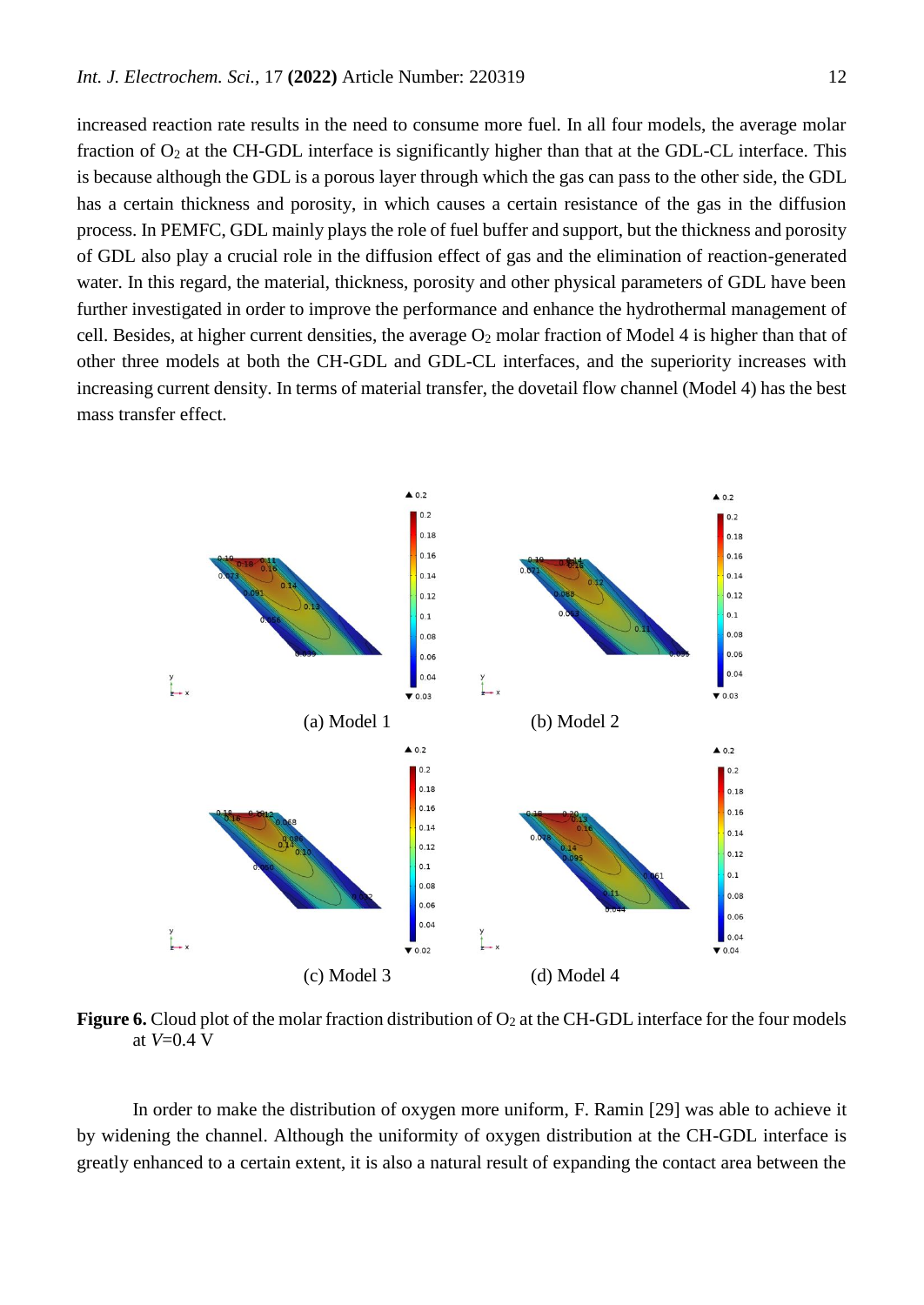CH and the GDL. In this study, the distribution of oxygen is analyzed by strictly controlling the same contact area between the CH and the GDL. Since the diffusion conditions of the four model GDLs (including the thickness and porosity of the GDLs) are basically the same, the diffusion effects of gases are also basically the same. The shape of flow channel cross-section mainly affects the convection effect of the gas. Figure 6 shows the cloud plot of the molar fraction distribution of  $O_2$  at the CH-GDL interface at 0.4 V for the four cases. As the gas enters the flow channel, the molar fraction of  $O_2$  becomes lower and lower due to the pressure drop of the gas in narrow channel, which leads to an uneven distribution of gas concentration diffusing to the surface of CL. In addition, the  $O<sub>2</sub>$  concentration under the runner is significantly higher than under the rib, which is mainly because the gas under the runner is more likely to diffuse to the GDL compared to under the rib. At the inlet, the difference of  $O_2$  molar fraction between the four flow paths is not significant, and the  $O_2$  molar fraction distribution of Model 3 decreases more obviously along the flow path direction as the gas is continuously introduced. At the exit, the  $O_2$  molar fraction of Model 4 is the largest, indicating that the dovetail flow path promotes a more uniform distribution of gas reaching the CL surface. The average molar fractions of  $O_2$  at the CH-GDL interface are 0.09803, 0.09329, 0.0869, and 0.10635 for Models 1~4, respectively.

## *3.3 Generated water distribution*



**Figure 7.** Average molar fraction of water inside the channel and porous electrode at different current densities.

Water management in PEMFC has always been a hot and important topic. Most of the studies[34- 36] have been done by developing new flow paths as a way to efficiently remove the generated water from the cells. In this study, the problem of water content in the cell is analyzed by changing the shape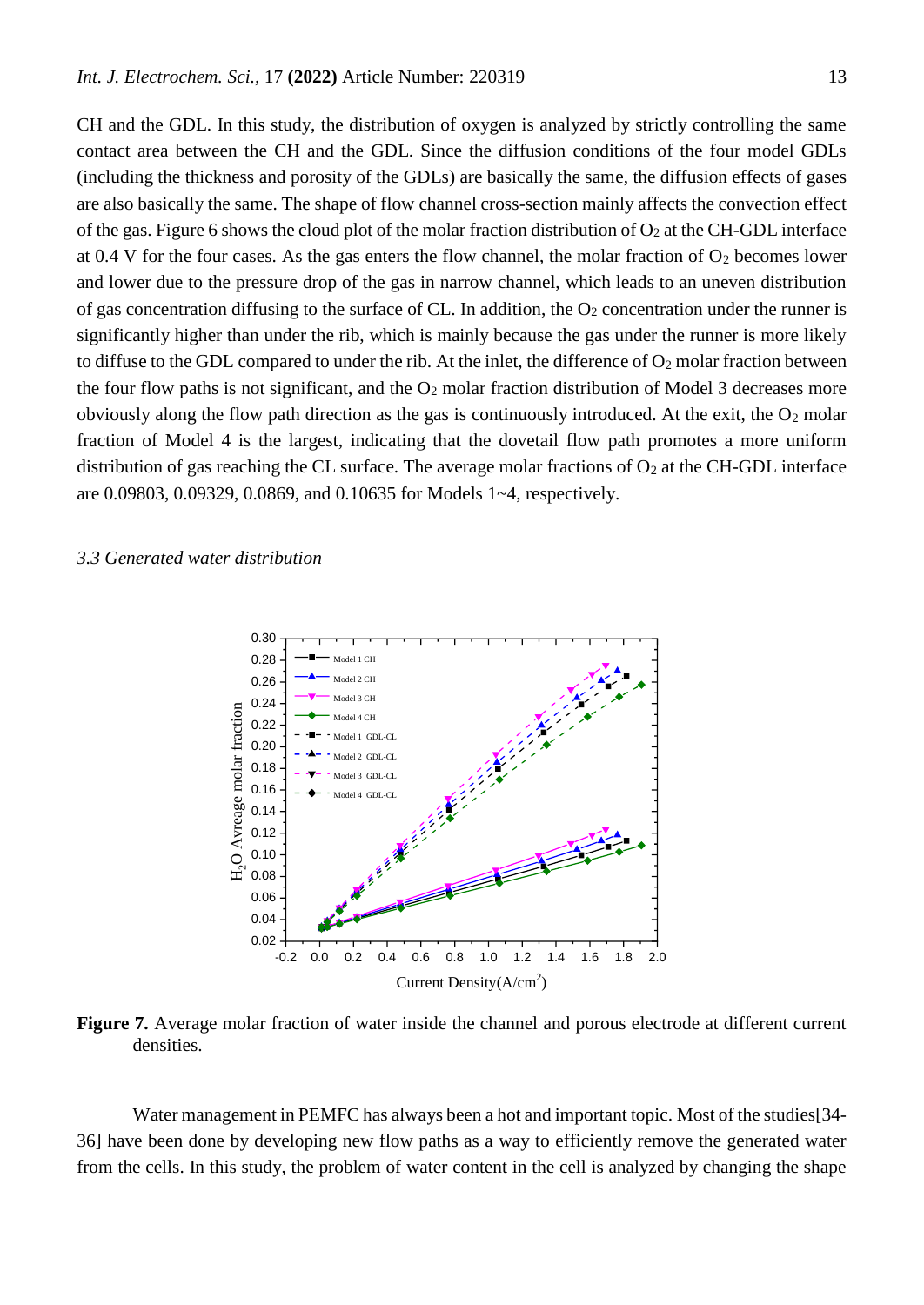of the flow channel. Water generation occurs mainly in the cathode chamber, and Figure 7 shows the trend of the average molar fraction of water with current density in the channel and porous electrode (GDL, CL) for the four models. The results showed that with the increase of current density, the water content in both the flow channel and the porous electrode exhibit an increasing trend. This is because oxygen reacts with hydrogen ions and electrons on the surface of the CL of the cathode to generate water, and the higher the current density, the more water is generated, and when the amount of generated water reaches a certain level, the water will break through the GDL and enter the flow channel, which is the main reason why the water content in the flow channel is significantly lower than that in the porous electrode. When excessive water content collects in the channel and GDL, it can impede gas transport. As can be seen in Figure 7, the average water content of Model 3 is the highest in the channel. Similarly, Model 3 has the highest water content among the porous electrodes. This accordingly affects the diffusion effect of oxygen in the Model 3, which in turn affects its performance. In Model 4, where the electrochemical reaction is relatively intense, the water content in the channels and porous electrodes is minimal, mainly due to the fact that Model 4 is able to efficiently drain the generated water through its relatively good convection effect.



**Figure 8.** Cloud plot of the molar fraction distribution of water generated in the cathode chamber of the four models at *V*=0.4 V.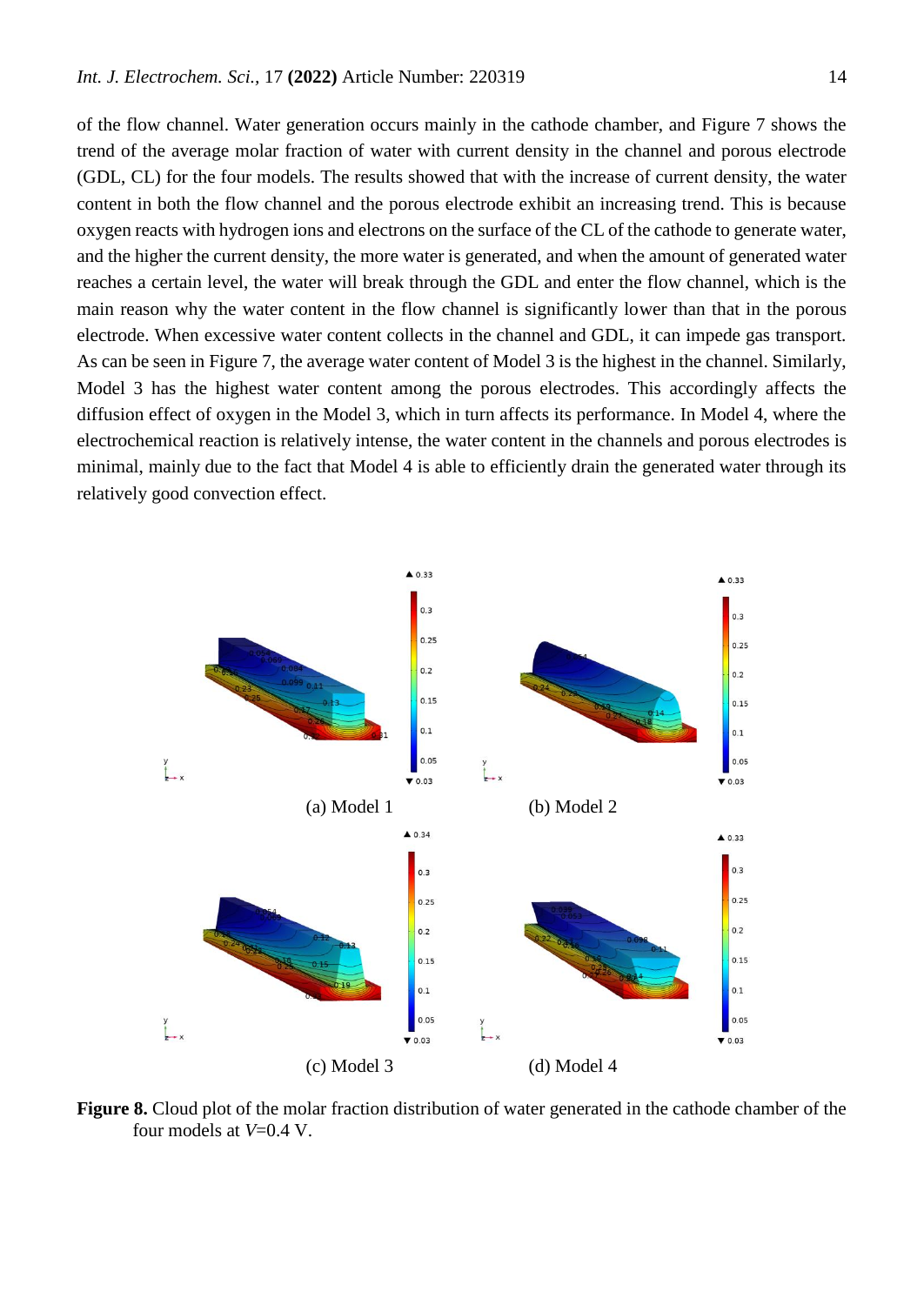Figure 8 shows the distribution of water in the cathode chamber for the four models at  $V = 0.4$ V. It can be seen that the generated water mainly concentrated in the porous electrode and gradually increases from the inlet to the outlet, which is due to the forward movement of the generated water under the action of the gas flow, and in turn leads to the concentration of water mainly at the outlet of cell. It can be seen from the cloud diagram that the water content under rib is significantly higher than that under channel, which is also mainly due to the gas flow, and the convection effect of the gas facilitating the discharge of the generated water. In the cathode chamber, the average molar fractions of water for Models 1~4 are 0.14807, 0.15378, 0.16027, and 0.140169, respectively. From the contours and the average molar fraction of water in the cathode chamber, Model 1 and Model 4 contribute more to the discharge of generated water compared with Model 2 and Model 3.

#### *3.4 Current density distribution*

In PEMFC, hydrogen gas loses electrons in the presence of the anode catalyst, the hydrogen ions which lose electrons reach the surface of the cathode CL through PEM, and the electrons reach the cathode catalytic layer through the external circuit, where oxygen reacts with hydrogen ions and electrons to form water in the presence of catalyst. As electrons are consumed, more electrons reach the cathode side through the external circuit and the directional movement of electrons forms a current. Since the electrochemical reactions in PEMFC mainly occur at the CL-PEM interface, most analytical studies on the current surface density have chosen the CL-PEM interface as the object of study (e.g. ,the study by Xia's study[37]). Figure 9 shows the distribution of the current density at the CL-PEM interface on the cathode side at *V*=0.4 V, and two important features can be clearly seen: on the one hand, the current density at the CL-PEM interface decreases first and then increases along the direction of oxygen flow, mainly because the fuel inlet of the model is set for counter-current flow, and the hydrogen content is relatively low at the oxygen-rich end, while the oxygen content is relatively low at the hydrogen inlet, thus the current density decreases first and then increases. On the other hand, the current density below the runner is significantly higher than that below the rib. This is due to the fact that the electrochemical reaction occurs mainly in the fuel flow region, and the fuel content below the runners is significantly higher than that below the ribs, thus it appears that the current density below the runners is significantly higher than that below the ribs. It can also be seen from Figure 9 that the maximum values of current density at the CL-PEM interface for all four models are at the oxygen inlet. It is clearly seen that the current density of model 4 has the maximum value. Model 4 has the most uniform current density distribution among the four models with different flow channels. The average current densities  $(A/m^2)$ of Model 1~4 at the CL-PEM interface are 11750, 11648, 11506, and 11893, respectively.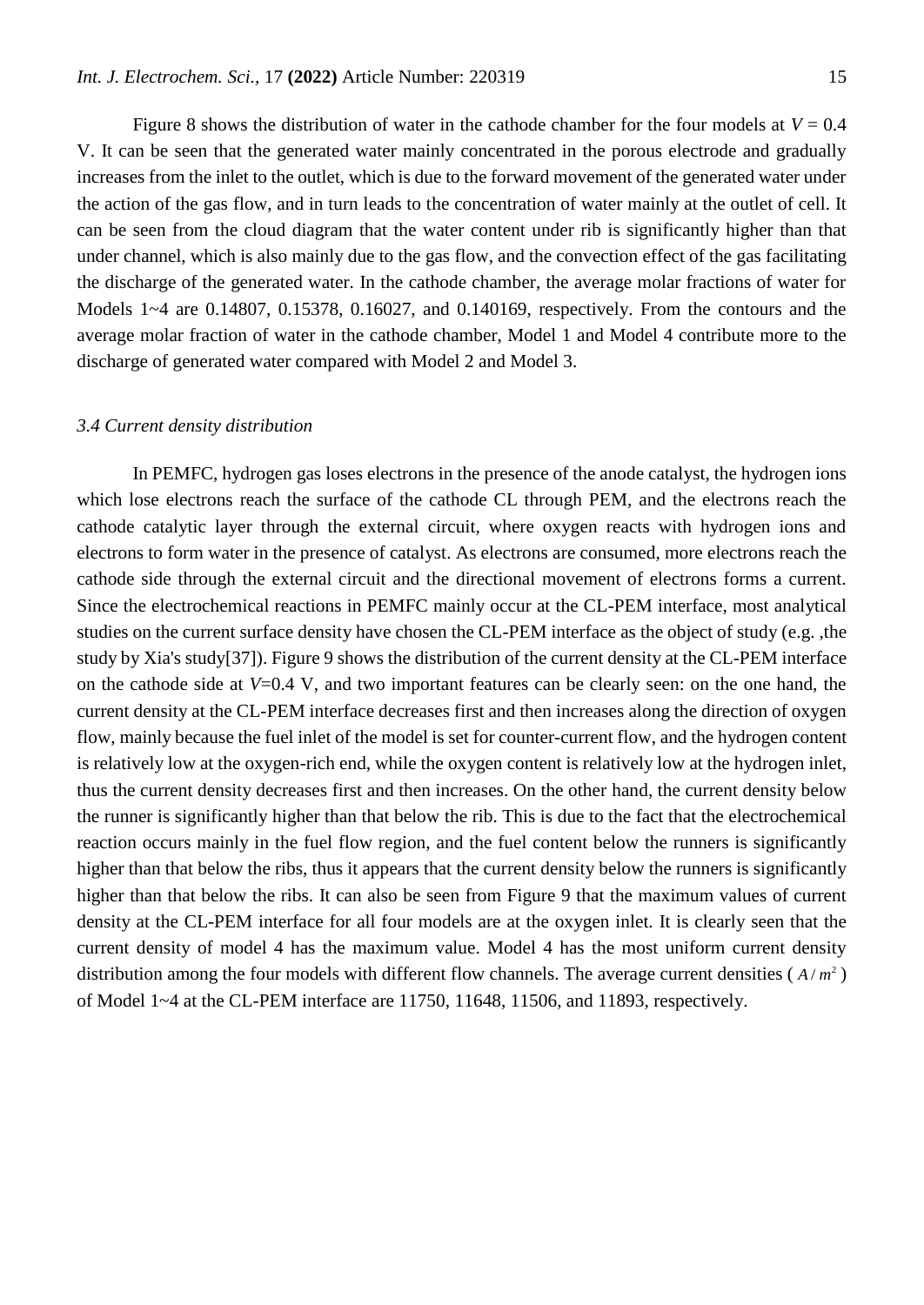

**Figure 9.** Current density distribution at the CL-PEM interface on the cathode side of the four models at *V*=0.4 V

*3.5 Temperature distribution*

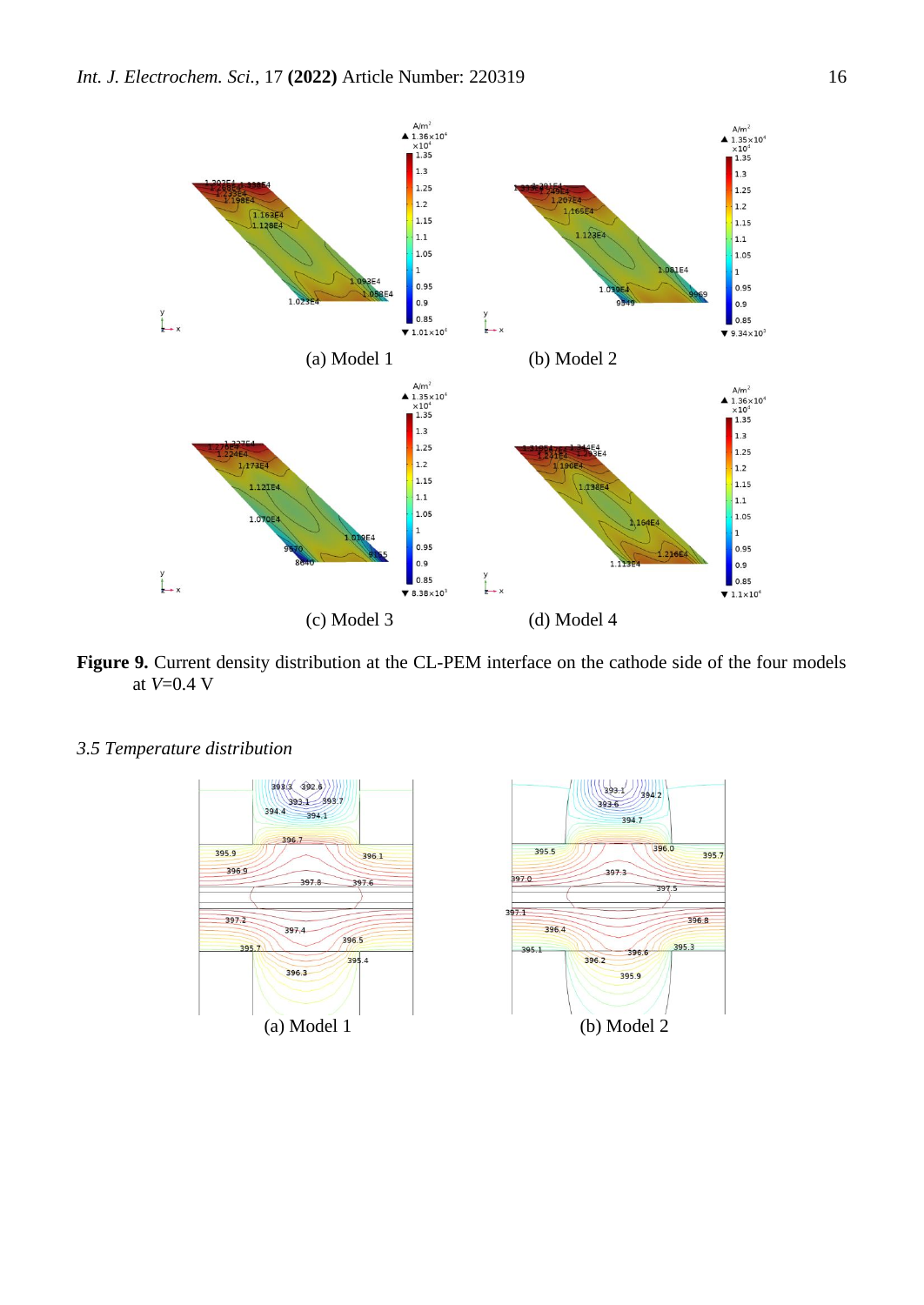

**Figure 10.** Temperature (K) distribution of the central section of the four model cells at *V*=0.4v

Thermal management of PEMFC has always been a hot topic. Since the temperature not only affects the activity of the cell catalyst, but also affects the lifetime of the cell. Therefore, it is especially important to investigate the temperature distribution inside the cell. In this study, the center section of the cell is selected as the research object, and its temperature distribution basically tends to be consistent with Oh's research results[38]. Figure 10 shows the temperature distributions of the four models at *V*=0.4 V in the central section of the cell. From the distribution diagram of the temperature contours, it can be seen that the temperature distribution on the cell cross section has the following main characteristics: the temperature of the cathode chamber is higher than that of the anode chamber, and the temperature on the cathode CL is the highest in the cathode chamber. This is mainly due to the fact that the electrochemical reaction of the cell takes place mainly at the cathode CL, where oxygen reacts with protons to produce water and release a large amount of heat at the same time. On the CL, the temperature below the channel is significantly higher than that below the rib in both the cathode and anode chambers. This is due to the relatively slow electrochemical reaction under the rib caused by the low concentration of the reaction gas under the rib, and therefore the relatively low temperature under the rib. In GDL, the closer to the CL the higher its temperature is, which is mainly due to the heat transfer from the porous medium. Meanwhile, the temperature below the rib in GDL is higher than that below the channel. The main reason is that the reaction gas content in the area below the rib is lower, the gas flow is slower and mainly relies on solids for heat transfer, while the gas content in the area below the channel is relatively high and mainly relies on gas flow for heat transport, and the thermal conductivity of solids is much greater than that of gases. Model 3 has the lowest temperature, Model 1 and Model 2 have about the same temperature, and Model 4 has the highest temperature. In summary, the strength of the electrochemical reaction of cell not only determines the magnitude of the resulting current density but also the amount of heat generated.

# **4. CONCLUSION**

BP is an important component in PEMFC, which not only collects current as a connecting carrier of the cell, but also constitutes a channel for gas transport, providing reaction gas to the cell and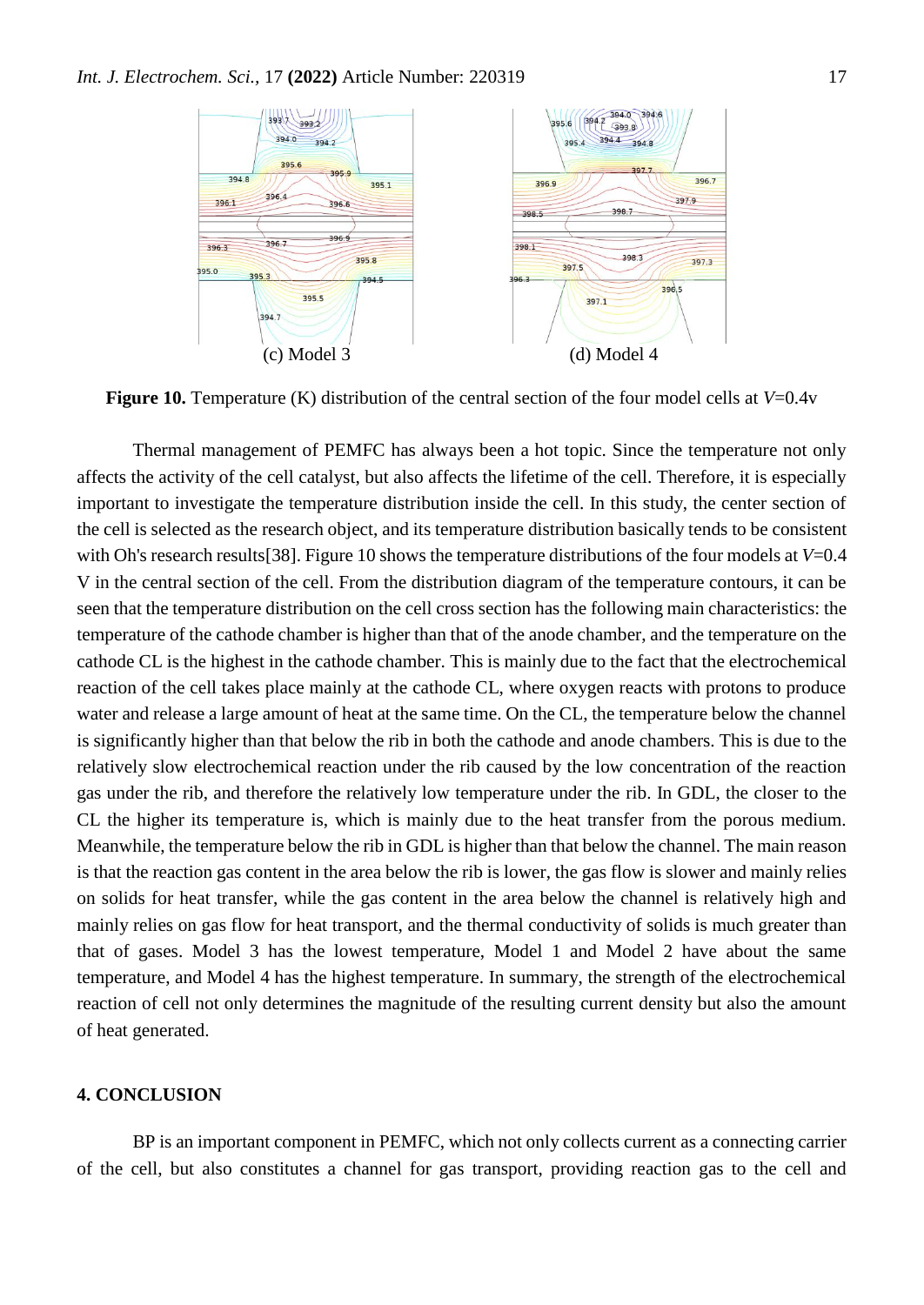excluding produced water. In this study, the fuel cell is numerically simulated by modeling four different shapes of flow channels. And the effect of channel shape on the performance of material transport and current density inside the cell under the direction of gas flow in the cathode chamber is investigated. The main findings are as follows:

1. The influence of flow channel shape on the polarization performance of cell is limited at high operating voltages, which becomes significant as the operating voltage decreases, and the greatest effect occurs when the cell reaches its ultimate current density. The polarization performance of the dovetail shape (Model 4) is optimal, and its ultimate current density is the maximum. Compared to the trapezoidal channel model (Model 3), the dovetail channel model (Model 4) has a 12.5% increase in ultimate current density. This dovetail channel model has the highest peak power density and the trapezoidal channel model has the lowest peak power density.

2. In terms of mass transfer performance, the dovetail shaped channel (Model 4) has a more uniform oxygen distribution compared to the other three channel shapes. The water of the four models is also mainly distributed on the cathode side of the cell, and the water content gradually increases along the gas flow direction. At an operating voltage of 0.4 V, the average water molar fractions of Model 1~4 cathode chambers were 0.14807, 0.15378, 0.16027, and 0.140169, respectively. Among them, model 1 and model 4 show better water removal effect.

3. For the current density distribution, the average current densities  $(A/m^2)$  at the CL-PEM interface for Model 1~4 at an operating voltage of 0.4 V are 11750, 11648, 11506, and 11893, respectively. The average current density of the Model 4 is  $387 (A/m^2)$  higher than that of the Model 3, mainly due to the difference in gas fuel delivery mentioned above.

4.For the temperature distribution of the fuel cell, the model center section is selected as the object of study in this paper. It has been shown that the temperature of the fuel cell reaches a maximum at the CL on the cathode side. Among the four models, the temperature of Model 4 is the highest. This is because the electrochemical reaction occurs mainly on the CL of the cell, and the higher the intensity of the electrochemical reaction the more heat is generated.

## ACKNOWLEDGMENTS

The authors gratefully acknowledge the financial support for this project from the National Natural Science Foundation of China (Grant No. 21676257).

## CONFLICT OF INTEREST

The authors declared that there is no conflict of interest.

## DATA AVAILABILITY

The data that support the findings of this study are available from the corresponding author upon reasonable request.

## **References**

1. A. Kalathil, A. Raghavan and B. Kandasubramanian, *Polymer-Plastics Technology and*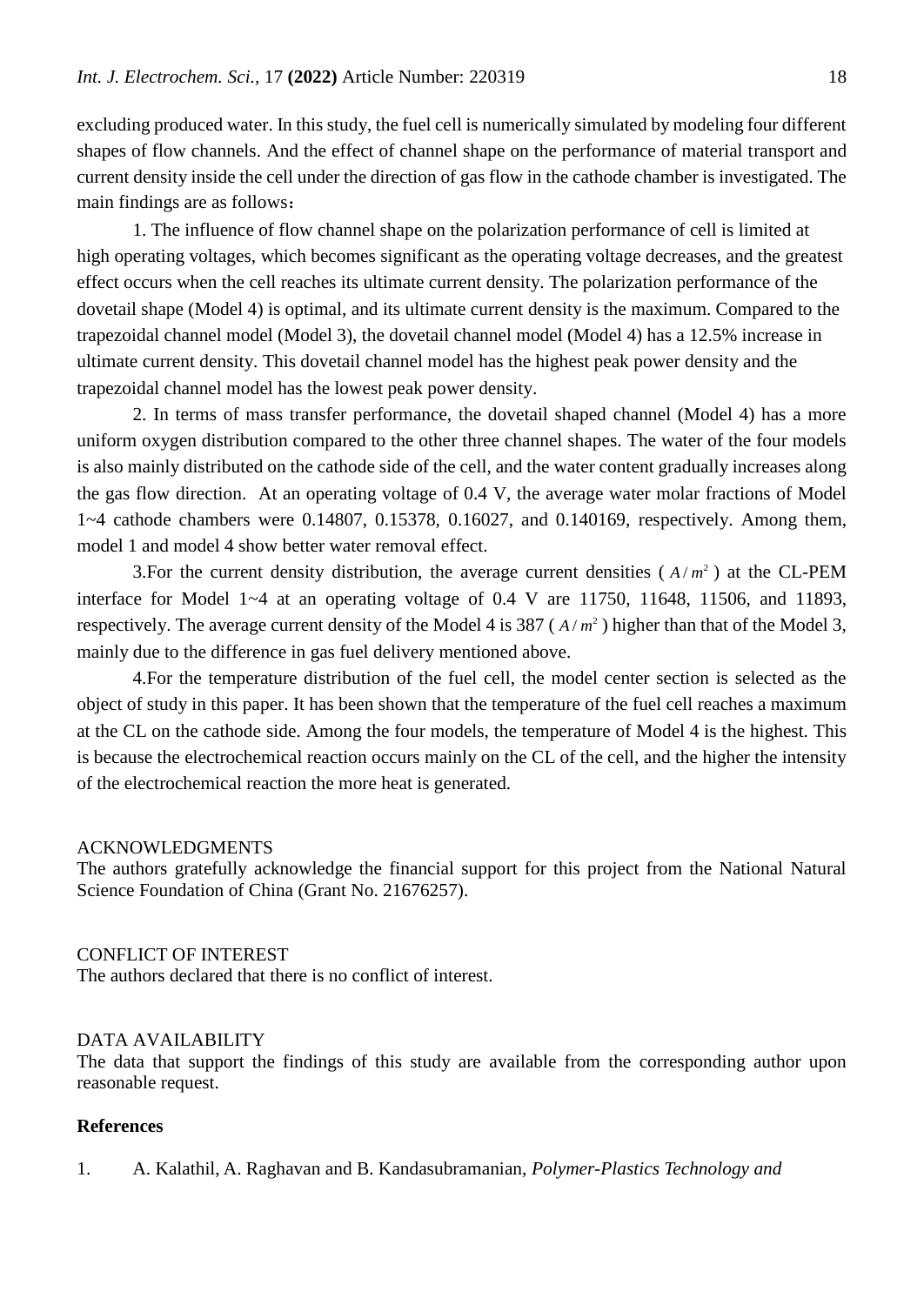*Materials,* 58(2018) 465.

- 2. J. C. Kurnia, A. P. Sasmito and T. Shamim, *Applied Energy,* 252(2019) 113416.
- 3. X. Lü, Y. Qu, Y. Wang, C. Qin and G. Liu, *Energy Conversion and Management,* 171(2018) 1273.
- 4. M. Arif, S. C. P. Cheung and J. Andrews, *Energy & Fuels,* 34(2020) 11897.
- 5. R. F. Silva, D. Franchi, A. Leone, L. Pilloni, A. Masci and A. Pozio, *Electrochimica Acta,* 51(2006) 3592.
- 6. C. W. Wu, W. Zhang, X. Han, Y. X. Zhang and G. J. Ma, *Journal of Power Sources,* 476(2020) 228724.
- 7. S. Wu, W. Yang, H. Yan, X. Zuo, Z. Cao, H. Li, M. Shi and H. Chen, *International Journal of Hydrogen Energy,* 46(2021) 8672.
- 8. T. Wilberforce, Z. El-Hassan, F. N. Khatib, A. Al Makky, A. Baroutaji, J. G. Carton, J. Thompson and A. G. Olabi, *International Journal of Hydrogen Energy,* 42(2017) 25639.
- 9. H.-K. Ma, S.-H. Huang, J.-S. Wang, C.-G. Hou, C.-C. Yu and B.-R. Chen, *Journal of Power Sources,* 195(2010) 1393.
- 10. C. Min, J. He, K. Wang, L. Xie and X. Yang, *Energy Conversion and Management,* 180(2019) 1217.
- 11. J. Shi, H. Xu, H. Zhao, L. Lu and X. Wu, *Journal of Power Sources,* 252(2014) 189.
- 12. T. Chen, S. Liu, S. Gong and C. Wu, *International Journal of Energy Research,* 37(2013) 1680.
- 13. A. A. Ebrahimzadeh, I. Khazaee and A. Fasihfar, *Heliyon,* 4(2018) e00974.
- 14. D. Jeon, *International Journal of Hydrogen Energy,* 33(2008) 1052.
- 15. S.-W. Perng and H.-W. Wu, *Applied Energy,* 143(2015) 81.
- 16. X. Wang, Y. Qin, S. Wu, X. Shangguan, J. Zhang and Y. Yin, *Journal of Power Sources,* 457(2020) 228034.
- 17. X.-W. Zhang, X.-J. Wang, X.-Z. Cheng, L. Jin, J.-W. Zhu and T.-T. Zhou, *Energy,* 207(2020) 118141.
- 18. A. P. Manso, F. F. Marzo, J. Barranco, X. Garikano and M. Garmendia Mujika, *International Journal of Hydrogen Energy,* 37(2012) 15256.
- 19. Z. Wan, W. Quan, C. Yang, H. Yan, X. Chen, T. Huang, X. Wang and S. Chan, *Energy Conversion and Management,* 205(2020) 112386.
- 20. D. H. Ahmed and H. J. Sung, *Journal of Power Sources,* 162(2006) 327.
- 21. T. Huang, W. Wang, Y. Yuan, J. Huang, X. Chen, J. Zhang, X. Kong, Y. Zhang and Z. Wan, *Energy Reports,* 7(2021) 1374.
- 22. I. Korkischko, B. S. Carmo and F. C. Fonseca, *Fuel Cells,* 17(2017) 809.
- 23. L. S. Freire, E. Antolini, M. Linardi, E. I. Santiago and R. R. Passos, *International Journal of Hydrogen Energy,* 39(2014) 12052.
- 24. C. Li, X. Xu, H. Hu, N. Mei and Y. Yang, *International Journal of Energy Research,* 45(2020) 7719.
- 25. E. U. Ubong, Z. Shi and X. Wang, *J Electrochem Soc,* 156(2009) B1276.
- 26. M. Yaghoub Abdollahzadeh Jamalabadi, M. Ghasemi, R. Alamian, E. Afshari, S. Wongwises, M. Mehdi Rashidi and M. Safdari Shadloo, *Applied Sciences,* 9(2019) 3633.
- 27. S.-y. Zhang, Z.-g. Qu, H.-t. Xu, F.-K. Talkhoncheh, S. Liu and Q. Gao, *International Journal of Hydrogen Energy,* 46(2021) 27700.
- 28. J. Son, D. Lee, S. Um and Y.-B. Kim, *Energy Conversion and Management,* 232(2021) 113803.
- 29. F. Ramin, H. Sadeghifar and A. Torkavannejad, *International Journal of Heat and Mass Transfer,* 129(2019) 1151.
- 30. L. Xia, M. Ni, Q. He, Q. Xu and C. Cheng, *Applied Energy,* 300(2021) 117357.
- 31. M. Liu, H. Huang, X. Li, X. Guo, T. Wang and H. Lei, *International Journal of Hydrogen Energy,* 46(2021) 37379.
- 32. Y. Cai, D. Wu, J. Sun and B. Chen, *Energy,* 222(2021) 119951.